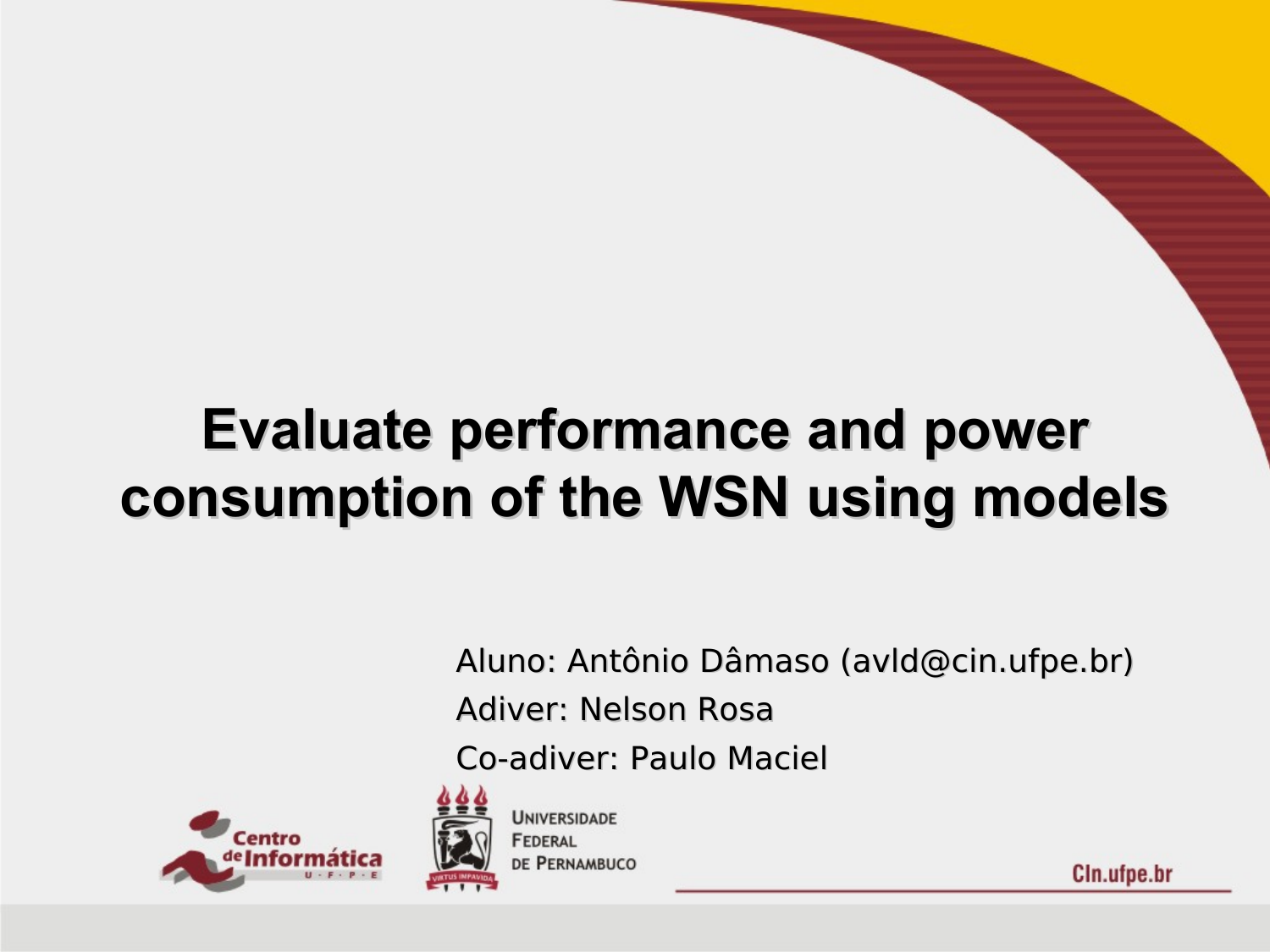## **Scripts**

- **Introduction**
- **Models**
- **Tools**
- **P** Open Topics
- **Conclusion**

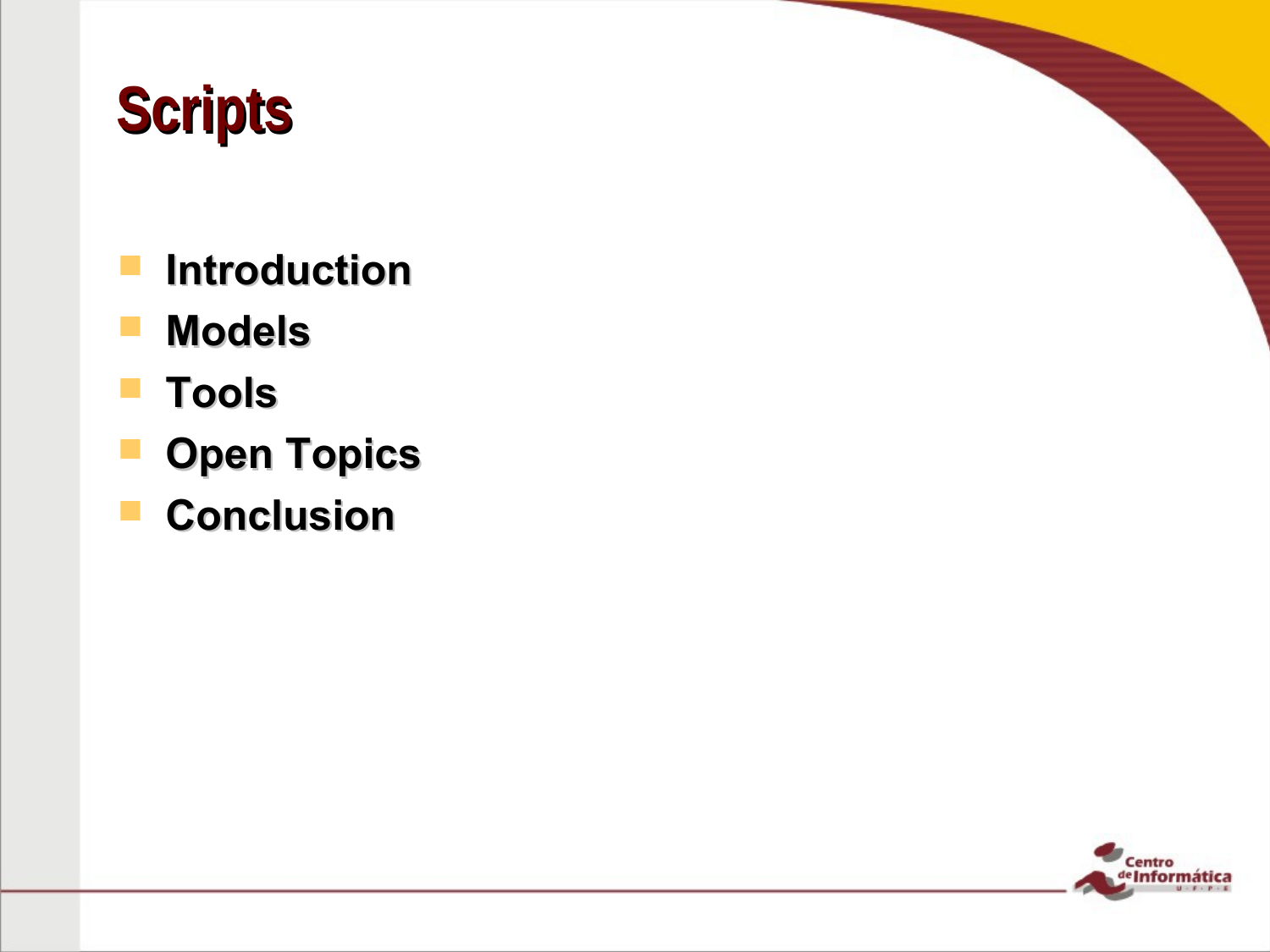### **Introduction**



#### **Wireless Sensor Network (WSN) is:**

– the *ad hoc* network;

forming by small sensor with little resource (mainly, of energy);

 **The node sensor analyzes the environment, collects data and sends it to base station;**

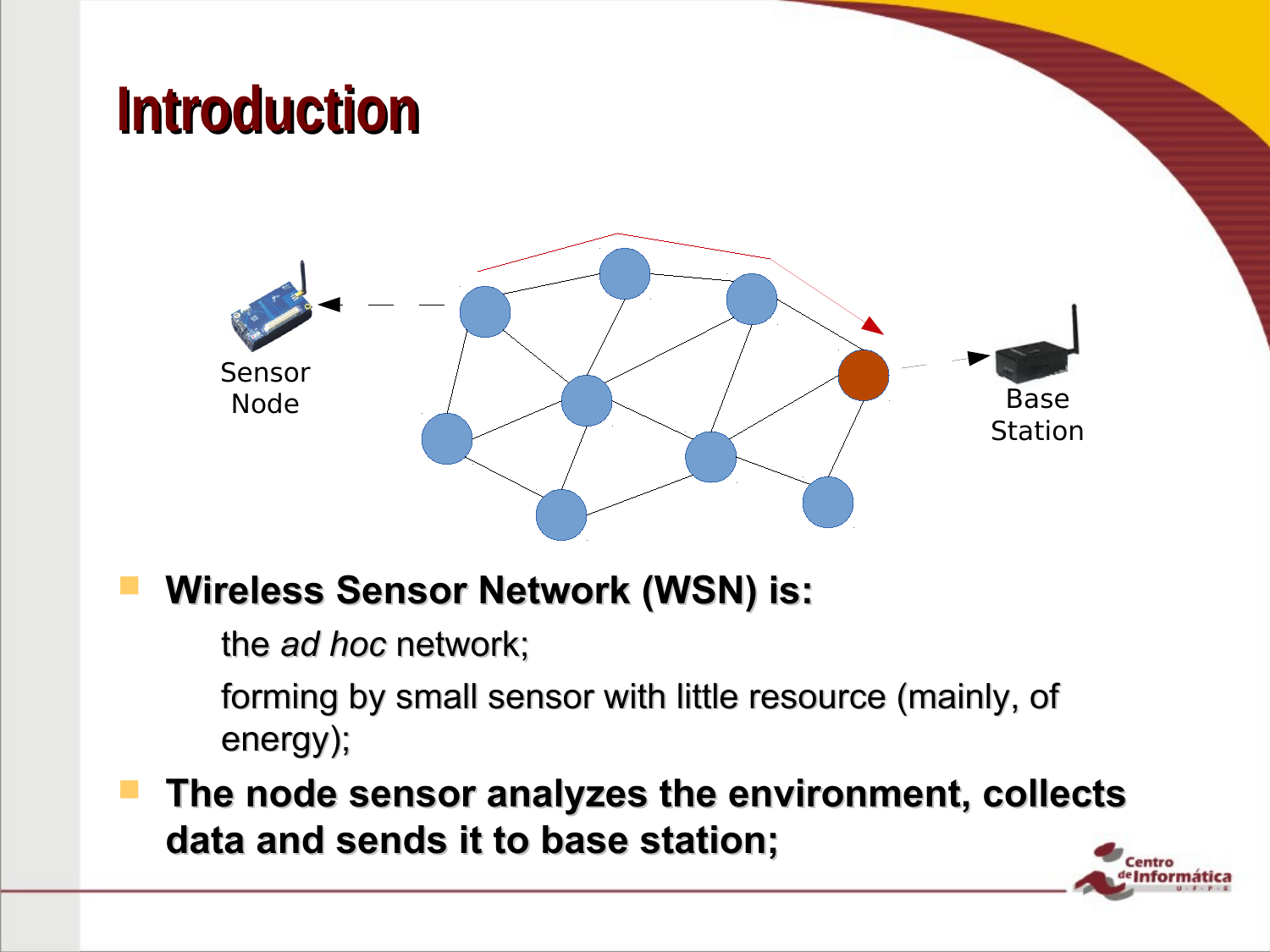

#### **Before deploying a WSN, it is necessary to estimate:**

power consumption of the application;

impact of the protocol stack;

finally, lifetime of the network;

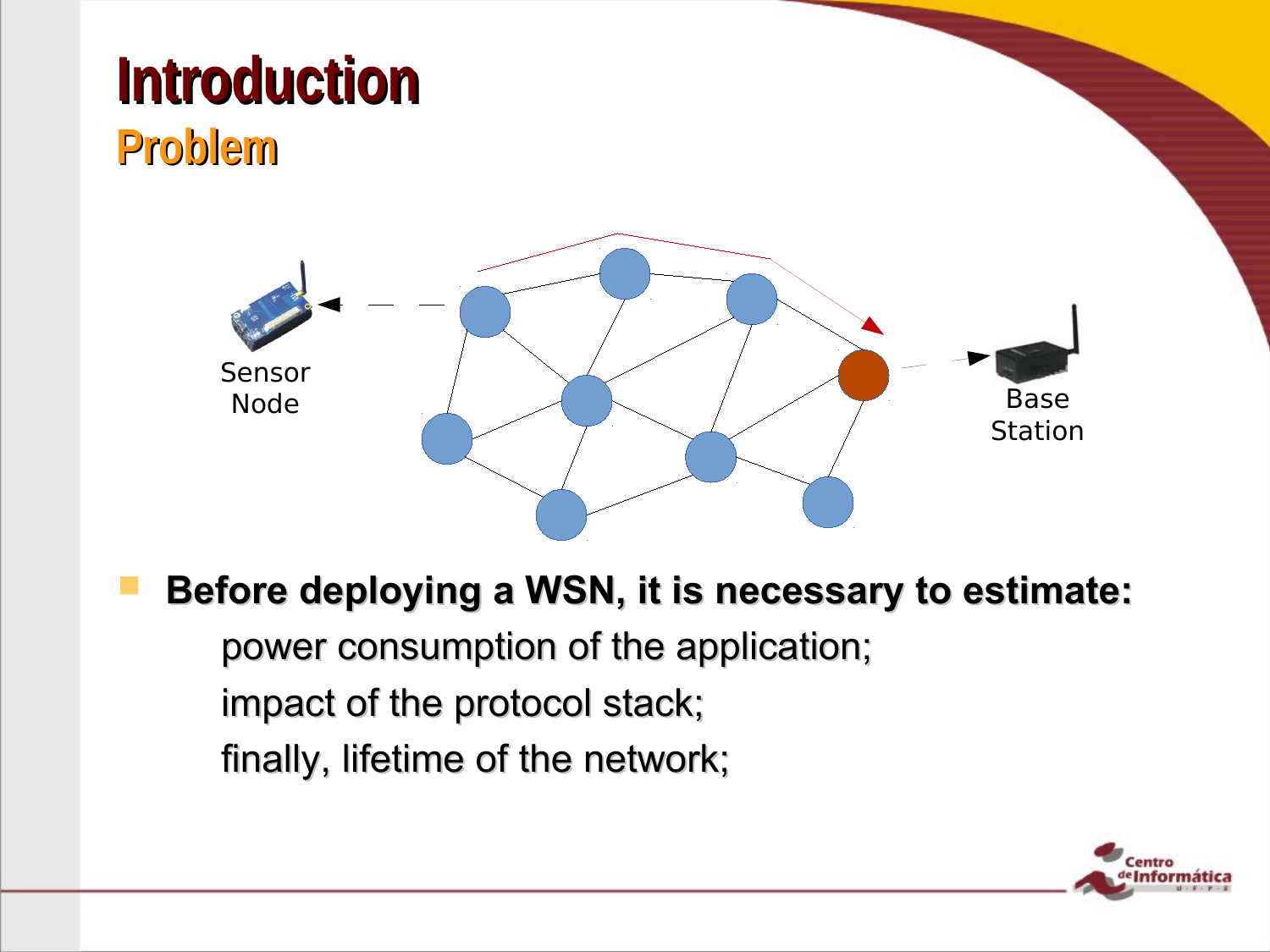

#### $-$  power consumption of the application;  $\mathcal{L}$  $\overline{\mathbf{u}}$  in pact of the protocol state  $\overline{\mathbf{v}}$ **But how?**

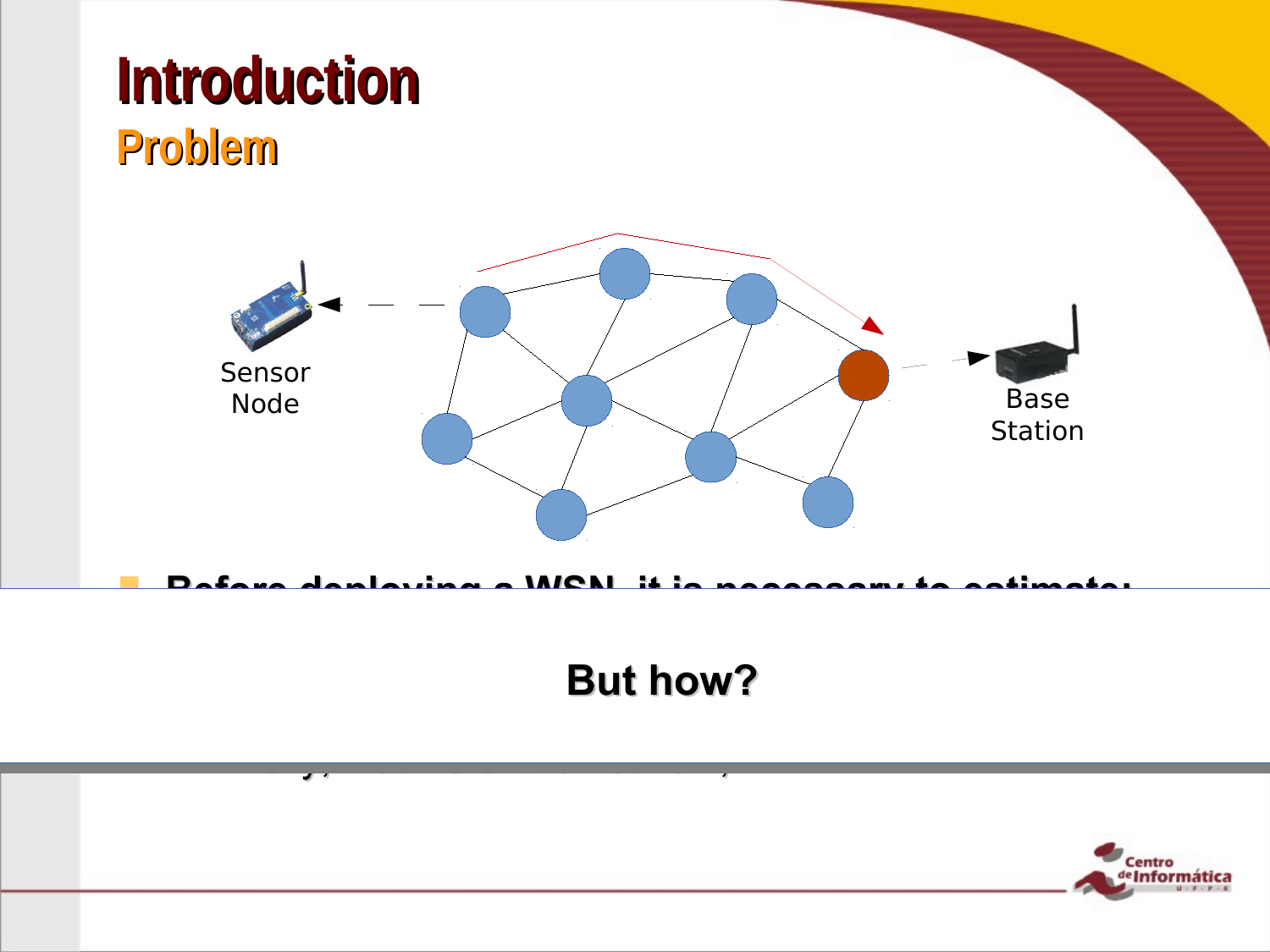

#### $-$  power consumption of the application;  $\mathcal{L}$  $\overline{\mathbf{u}}$  in pact of the protocol state  $\overline{\mathbf{v}}$ **But how?**

**Simple, using energy models.**

– finally, lifetime of the network;

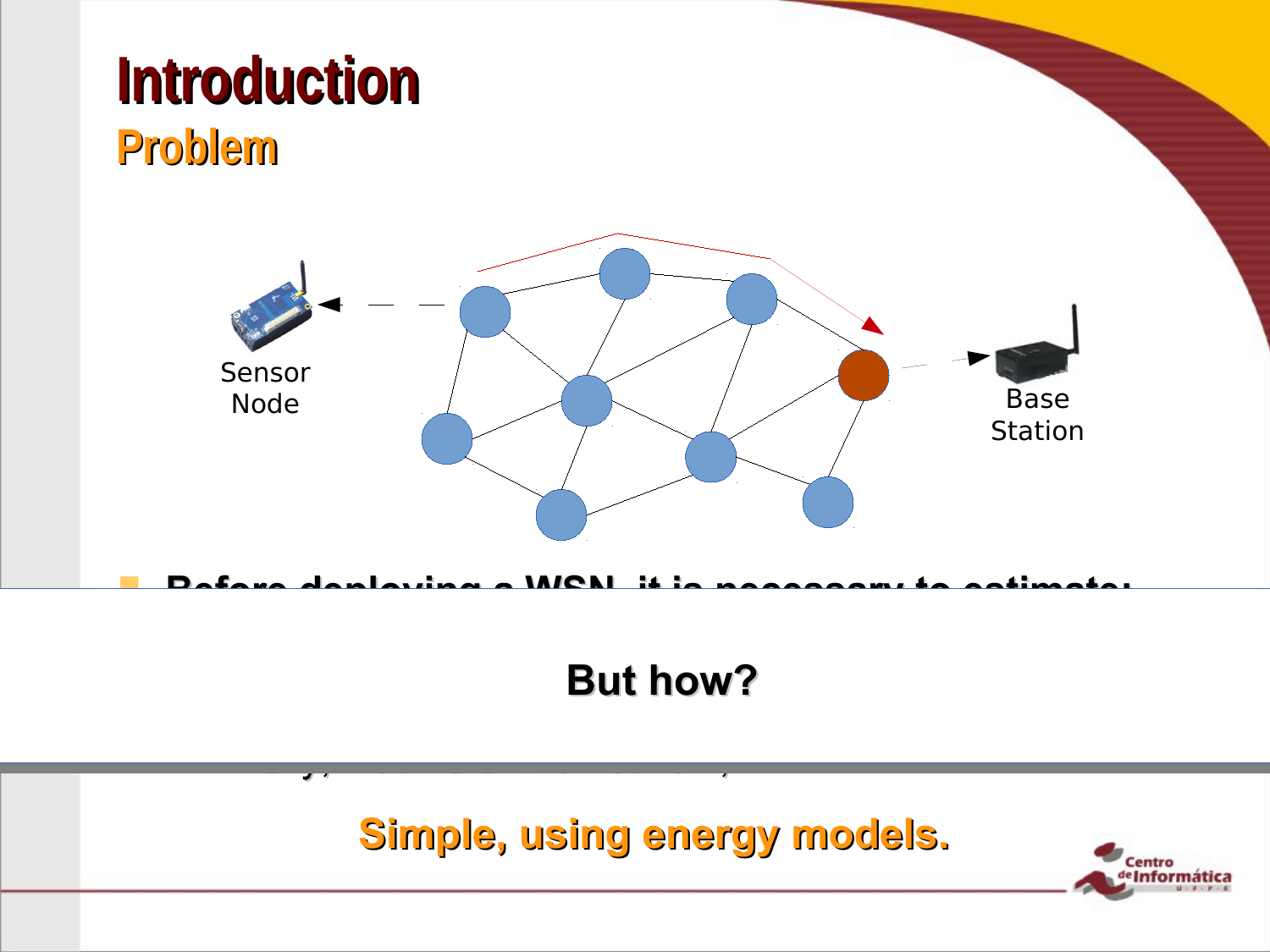### **Models Proposed**

### **Application Model**

– The focus is more on application (with little interference of the network)

#### **Network Model**

The focus is more on network (without application model)

#### **Integration Model**

– Application Model and Network Model together

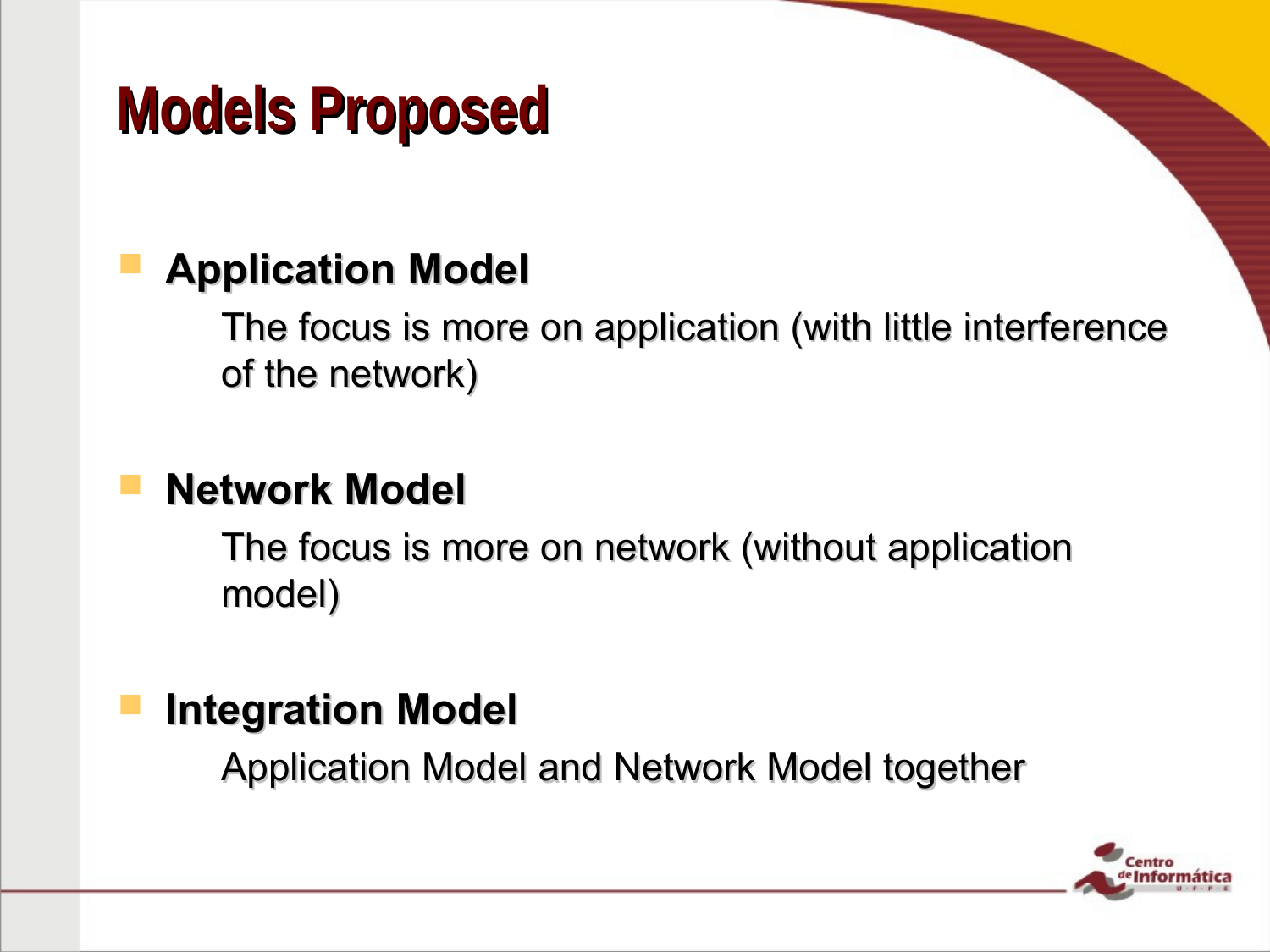



\* The application model is based on application code;

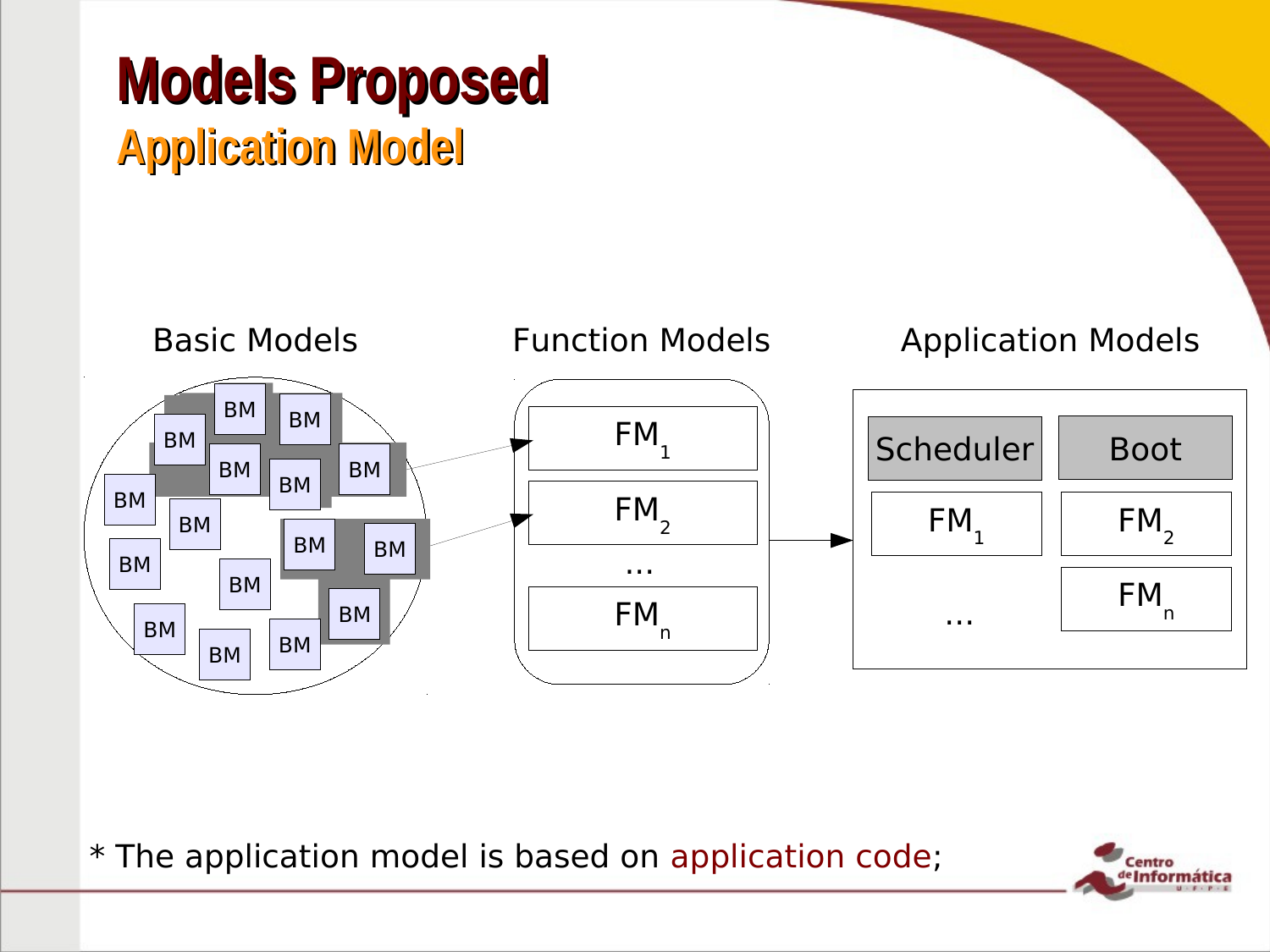### **Models Proposed Application Model (result)**

**Energy Consumption** 



ca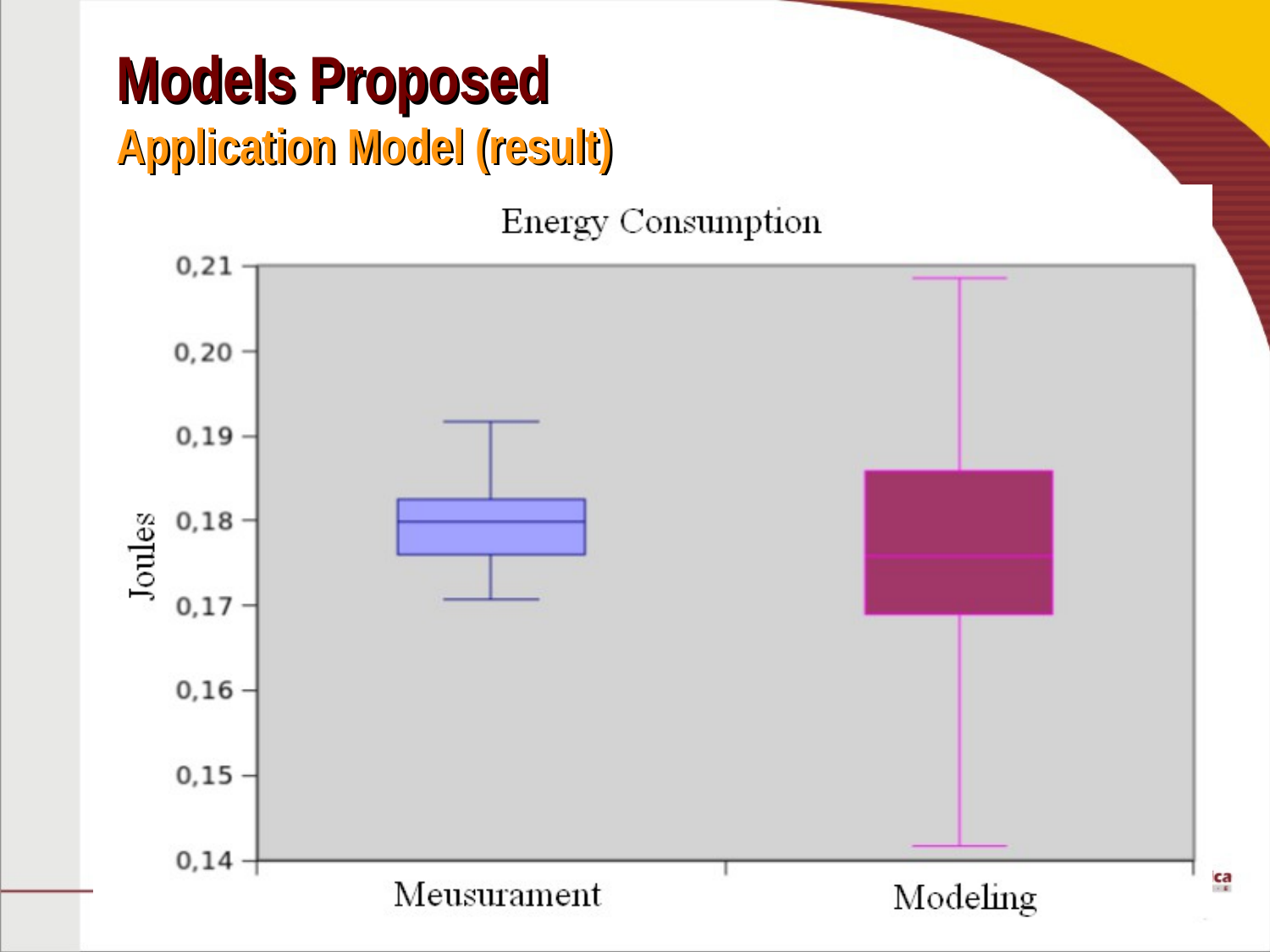### **Models Proposed Network Model**



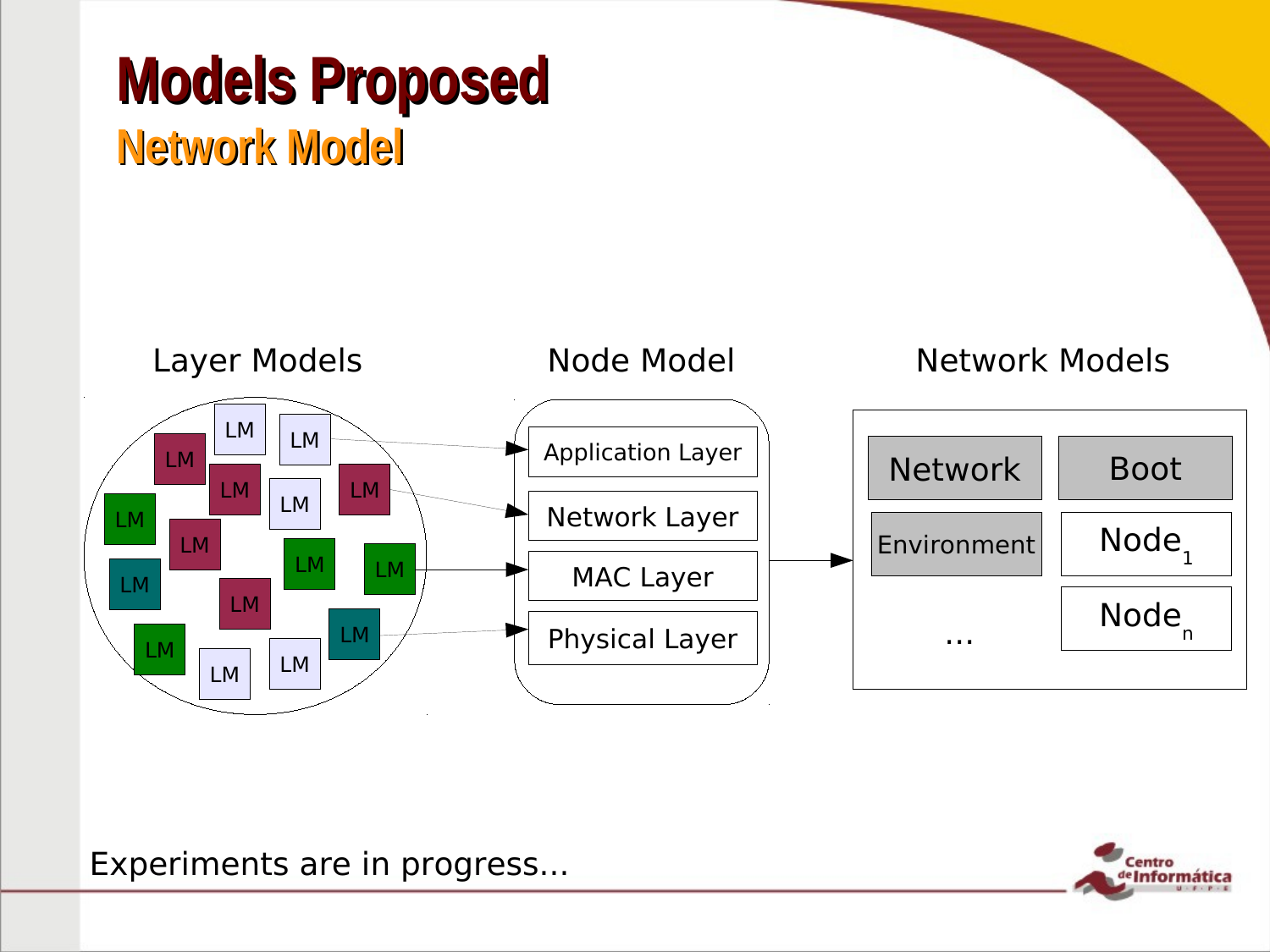# **Models Proposed**

### **Integration Model**



The first version was created;

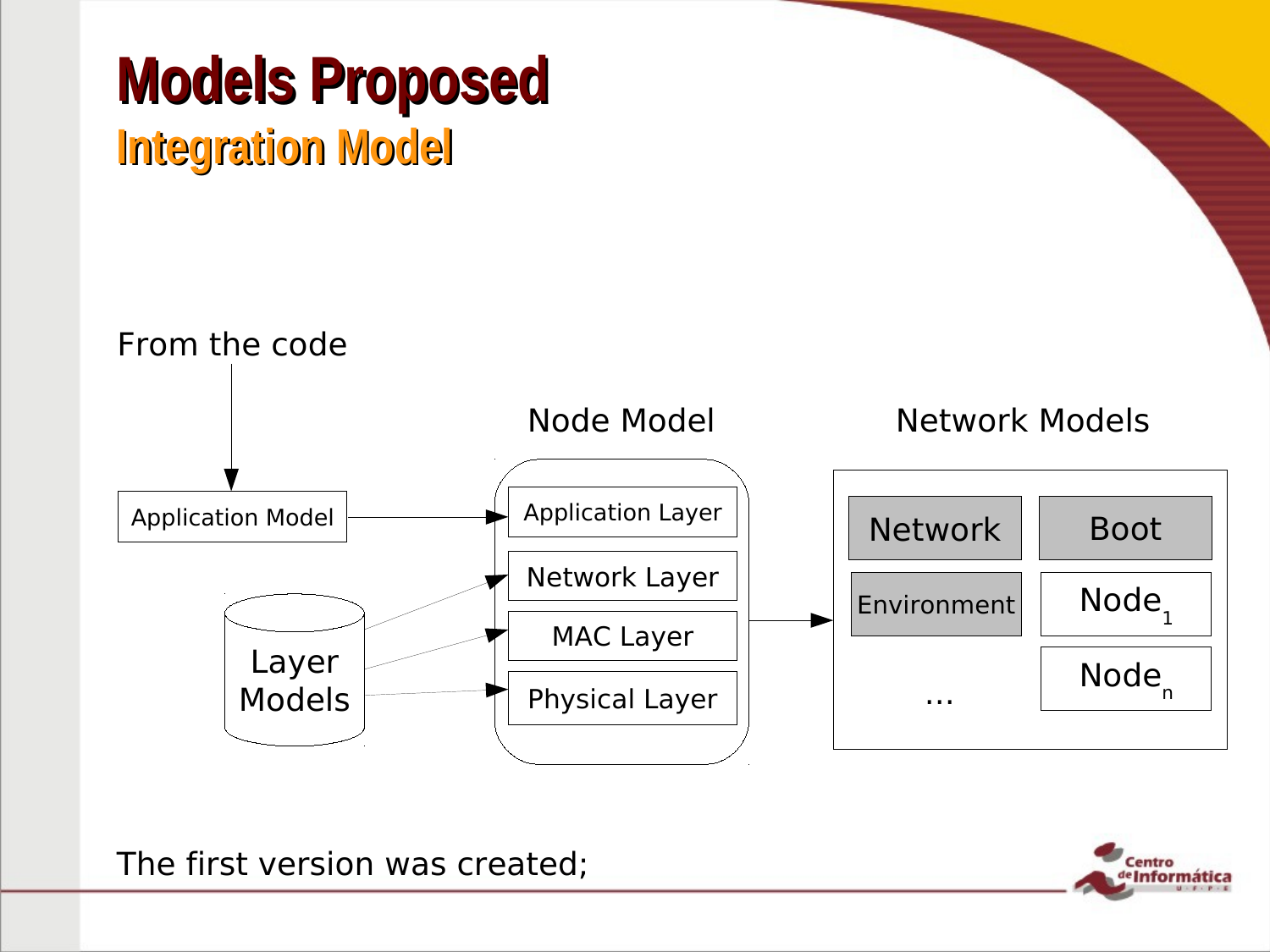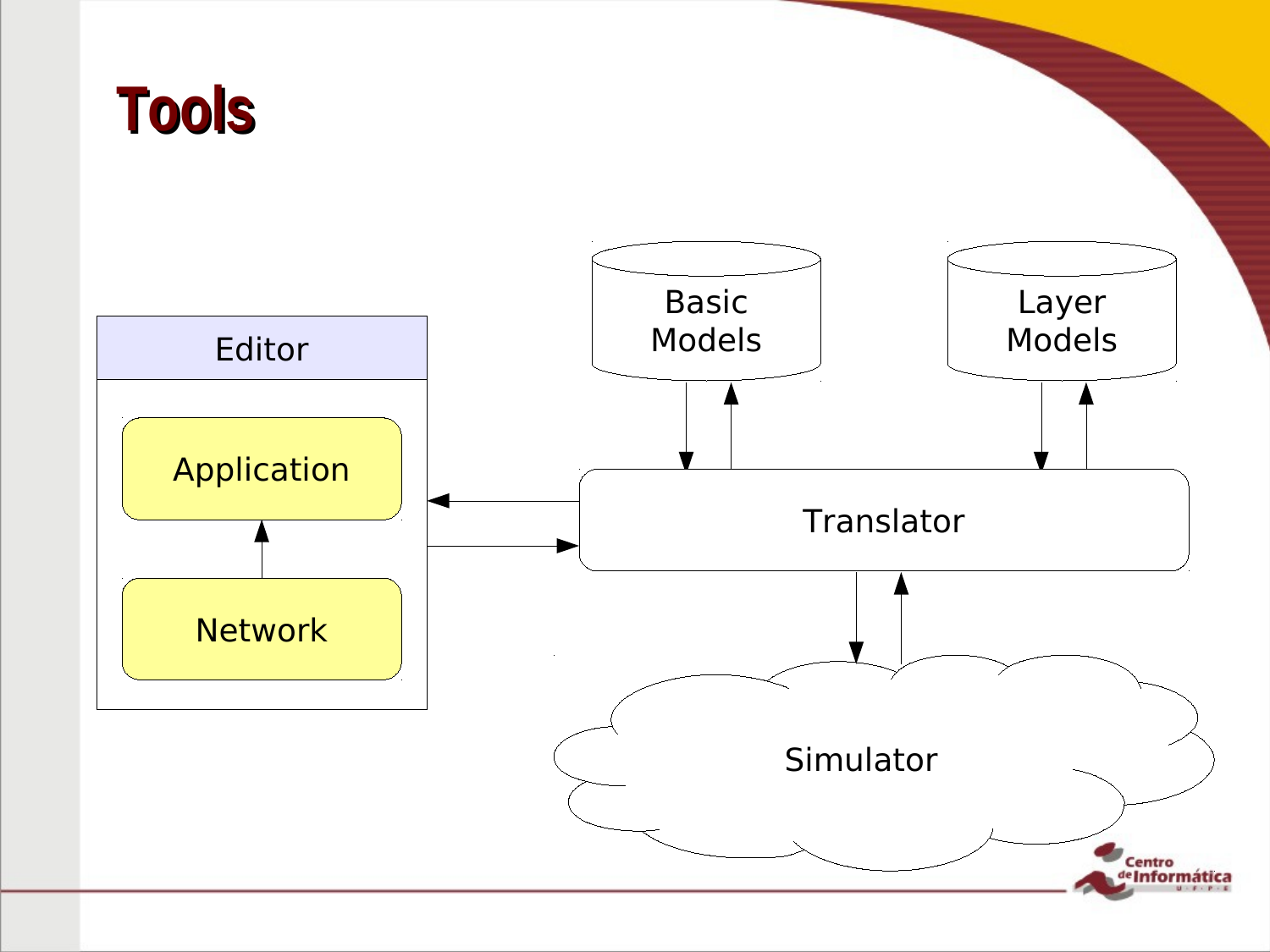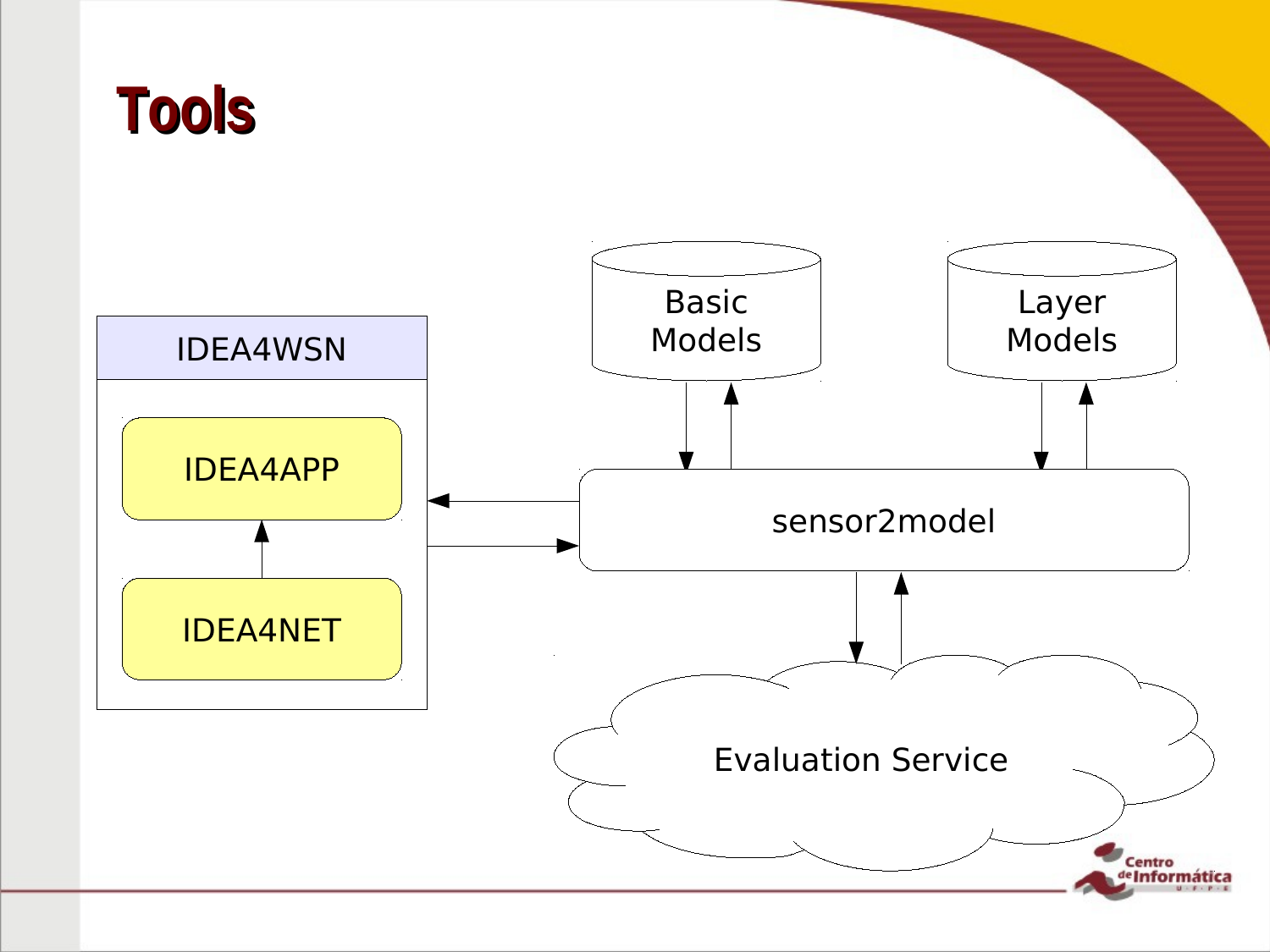## **Open Topics**

### **Evaluate protocol that is Cross Layer**



 **Create specific models to evaluate specific scenarios**

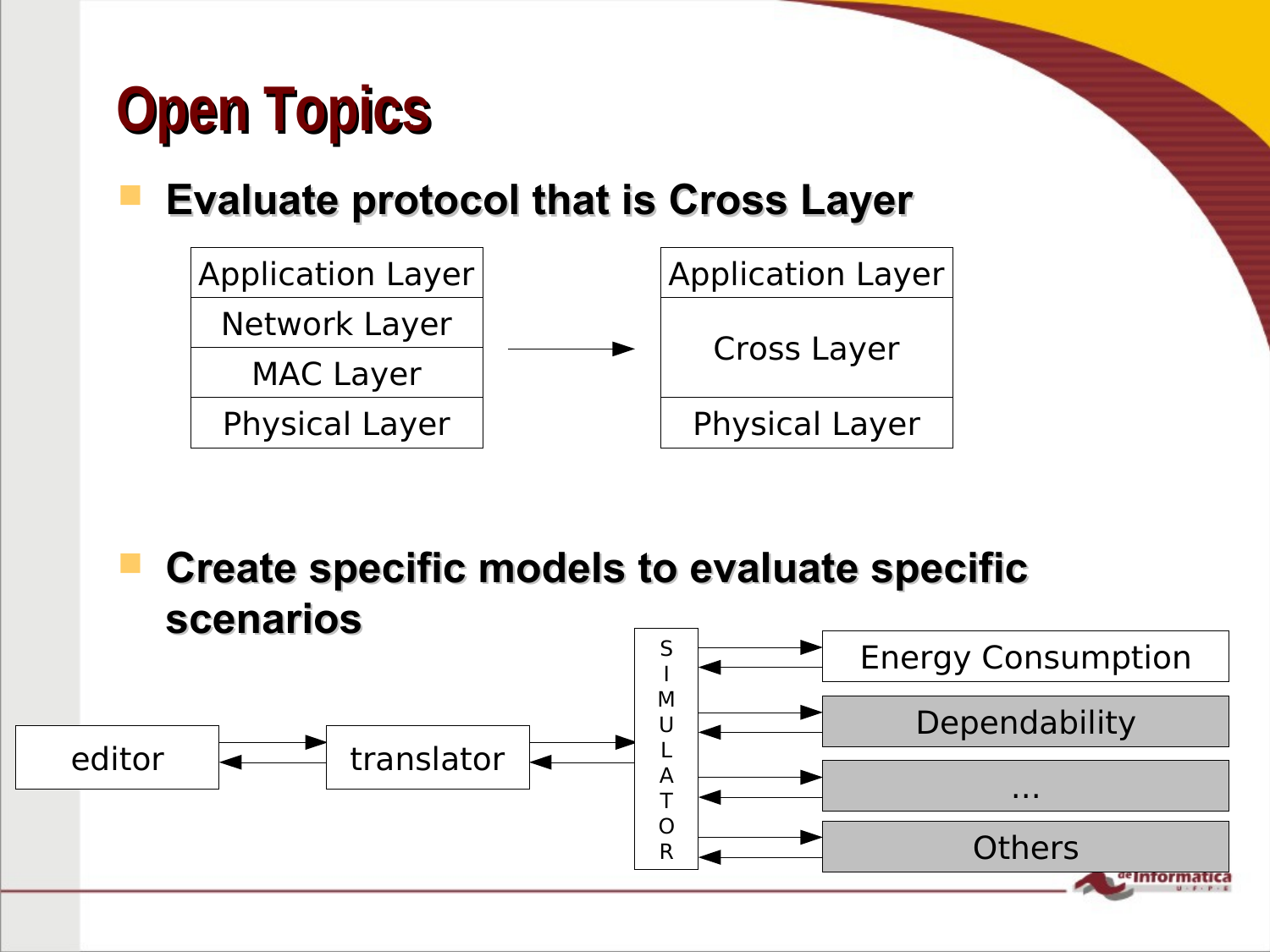### **Conclusion**

- **We present three models for evaluate a sensor node in different aspects;**
- **The results show that the application model returns values as realible as the measurement;**
- **The next step is to validate the network model;**
- **This project is open source and the code is avaliable at: https://github.com/sensor2modelgroup/**